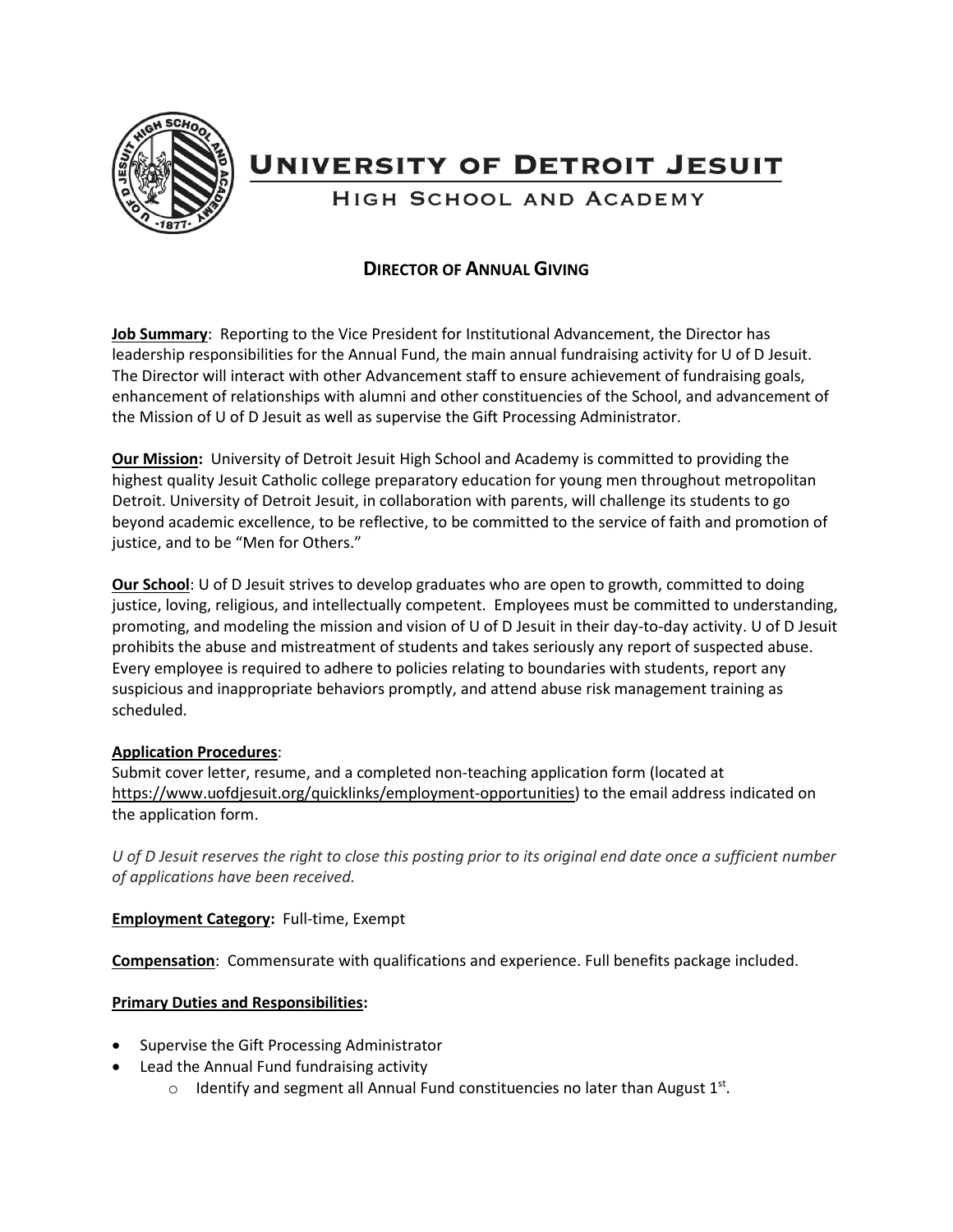- $\circ$  Develop and implement the Annual Fund solicitation calendar (e.g. mailings, emails, and social media).
- $\circ$  Create and implement the theme and collateral materials for solicitation mailings and emails.
- o Ensure gifts are completely and accurately reported.
	- Work in coordination with Gift Processing Administrator.
	- **Approve daily report of gifts processed.**
	- Write personal "thank you" notes on acknowledgment letters for gifts in excess of \$250.00.
- Ensure that acknowledgment letters are mailed the next day after gift receipt date. o Complete matching gift program documentation.
- 
- Ensure timely, accurate responses to requests for information from the Blackbaud database.
	- o Provide database support to Planned Giving and other campaigns.
		- o Update existing queries to ensure accuracy of data.
		- o Ensure the integrity and confidentiality of the database.
		- o Request documentation to support restricted gifts from staff.
- Ensure gifts, recurring gifts, and pledges are documented in the Blackbaud database in accordance with U of D Jesuit policies.
	- o Work with Stewardship Coordinator to provide information for benefactor recognition programs (donor recognition boards, Circle of Care Scholarship program and dinner, and President's Mass and Reception).
	- o Submit annual information by August 1st for President's Report in Fall Highlights publication.
- Complete financial reporting:
	- $\circ$  Monthly: Prepare matrix report, including annual giving, other gifts, pledges outstanding and Planned Estate Giving activity.
	- o Annually: respond to Business Office's request for information and documentation required for annual audit.
- Participate in important donor cultivation and recognition events including the Scholarship Auction, Grand Reunion Weekend, President's Mass, and others.
- Ensure administrative responsibilities for direct report are completed:
	- $\circ$  Job description kept up to date
	- o Managing, evaluating, and documenting employee performance in accordance with policy and procedure.
- Work closely with Communication Office and Director of Alumni Relations for timely and relevant communications to our constituencies.

*This posting documents the general nature and level of responsibility associated with this position. It is not intended to be a comprehensive list of all activities, duties and responsibilities required of incumbents. It is not intended to limit or modify the right of any supervisor to assign, direct and monitor the work of employees under their supervision.*

### **Qualifications, Experience, and Abilities:**

- Bachelor's degree or a combination of education and experience.
- 1-3 years of fundraising experience preferred.
- Proficiency in Microsoft Office and Google Suite software